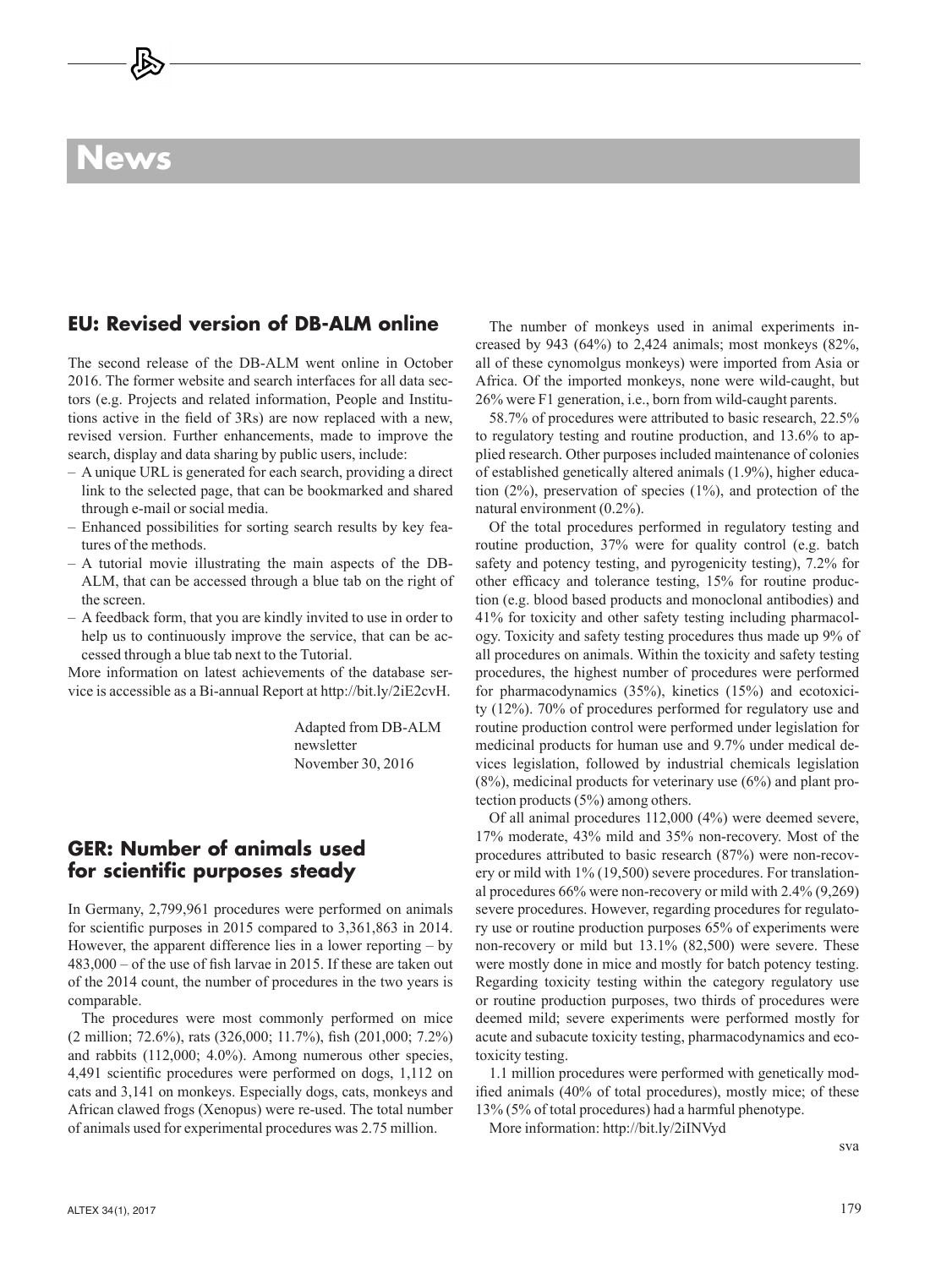#### **GER: New website on understanding animal research**

The alliance of German scientific organisations, which includes Alexander von Humboldt Stiftung, Deutsche Forschungsgemeinschaft (DFG), DAAD, Fraunhofer Institut, Helmholtz Gemeinschaft, Hochschulrektorenkonferenz, Leibniz Gemeinschaft, Leopoldina, Max Planck Gesellschaft, Wissenschaftsrat, has started a new German-language website termed *Tierversuche verstehen* (Understanding animal experiments; [https://](https://www.tierversuche-verstehen.de/) [www.tierversuche-verstehen.de/\), w](https://www.tierversuche-verstehen.de/)hich aims to provide factual information on animal experiments to the public and media. The website includes a section on alternatives to animal experiments, which briefly explains the different approaches to alternative methods and introduces institutions in Germany that support alternatives to animal experiments. A section on ethics is also included. The website also includes infoboxes for different target groups and materials such as videos and graphs. A news alert informs readers of new information added to the website. Readers can also ask questions via a form and can leave comments.

sva

## **GER: BfR seeks experts for national committee**

The BfR has published a call for a Pool of Experts for the National Committee for the Protection of Animals Used for Scientific Purposes for the Federal Republic of Germany.

The Pool of Experts supports the "National Committee for the Protection of Animals Used for Scientific Purposes" for the Federal Republic of Germany at the fulfillment of its legal duties, i.e., advising the competent authorities and animal welfare bodies on matters dealing with laboratory animals and animal experimentation. The goal of the National Committee is to publish scientifically grounded and independent recommendations to promote a harmonized interpretation and implementation of the German Animal Welfare Act (*TierSchG*). The Pool of Experts allows the National Committee to retrieve the needed expertise to advise the competent authorities and animal welfare bodies in the most flexible and efficient way, as well as in compliance with high scientific standards.

The required experts will be scientists with expertise in the fields of natural sciences, law, human and veterinary medicine as well as ethics. The expertise of animal caretakers in a leading position with a state-approved master craftsman degree ("*Meistertitel*") in research and clinics is also required.

The main criterion to be nominated for the Pool of Expert is the proof of expertise in the respective area, which can be determined by publications in peer-reviewed national and international journals as well as by professional experience of several years in the respective field. Additional criteria are further qualifications such as specialist training for medical doctors as well as experience in committee and review work.

The experts work closely with the National Committee and support its members with their expertise. If experts are needed for a specific topic, the National Committee will retrieve those matching the requested profile from the pool. The most suitable experts will be chosen by using additional criteria (e.g. knowledge of specific animal experimental methods, particular animal species or legal topics) relevant for the specific question and will be contacted to check their availability. Hence, the nomination for the Pool of Experts does not automatically imply that an expert will be active as an expert for the National Committee.

The work as an expert for the National Committee is honorary.

Call opens: February 1, 2017 More information:<http://bit.ly/2immCvA>

> Adapted from BfR newsletter November 3, 2016

## **GER: First Hamburg research prize on alternative methods awarded**

The first prize of the state of Hamburg for the "Promotion of Research on Replacement and Complementary Methods to Animal Testing" was awarded jointly to Christopher Weidner and the Bf3R team as well as to Marcel Leist from the University of Konstanz on December 9, 2016. The biannual prize is endowed with  $\epsilon$ 20,000.

The method developed by Christopher Weidner and team enables scientists to choose the animal or alternative method that will best reflect the human situation to be investigated based on the analysis of systems biology data. Marcel Leist received the prize for the development of a replacement method to investigate the toxic effects of chemicals on cells of the human nervous system *in vitro*, see article on p. 75-94.

sva

#### **GER: Hesse Animal Protection Research Prize awarded**

On November 16, 2016 Christina Spohr of the Paul-Ehrlich-Institute in Langen was awarded the Hesse Animal Protection Research Prize for her PhD thesis in which she developed a method to reduce the number of animals and the severity of regulatory potency tests for tuberculins, which are used for the diagnosis of tuberculosis. The biannual prize is endowed with  $€14,000.$ 

sva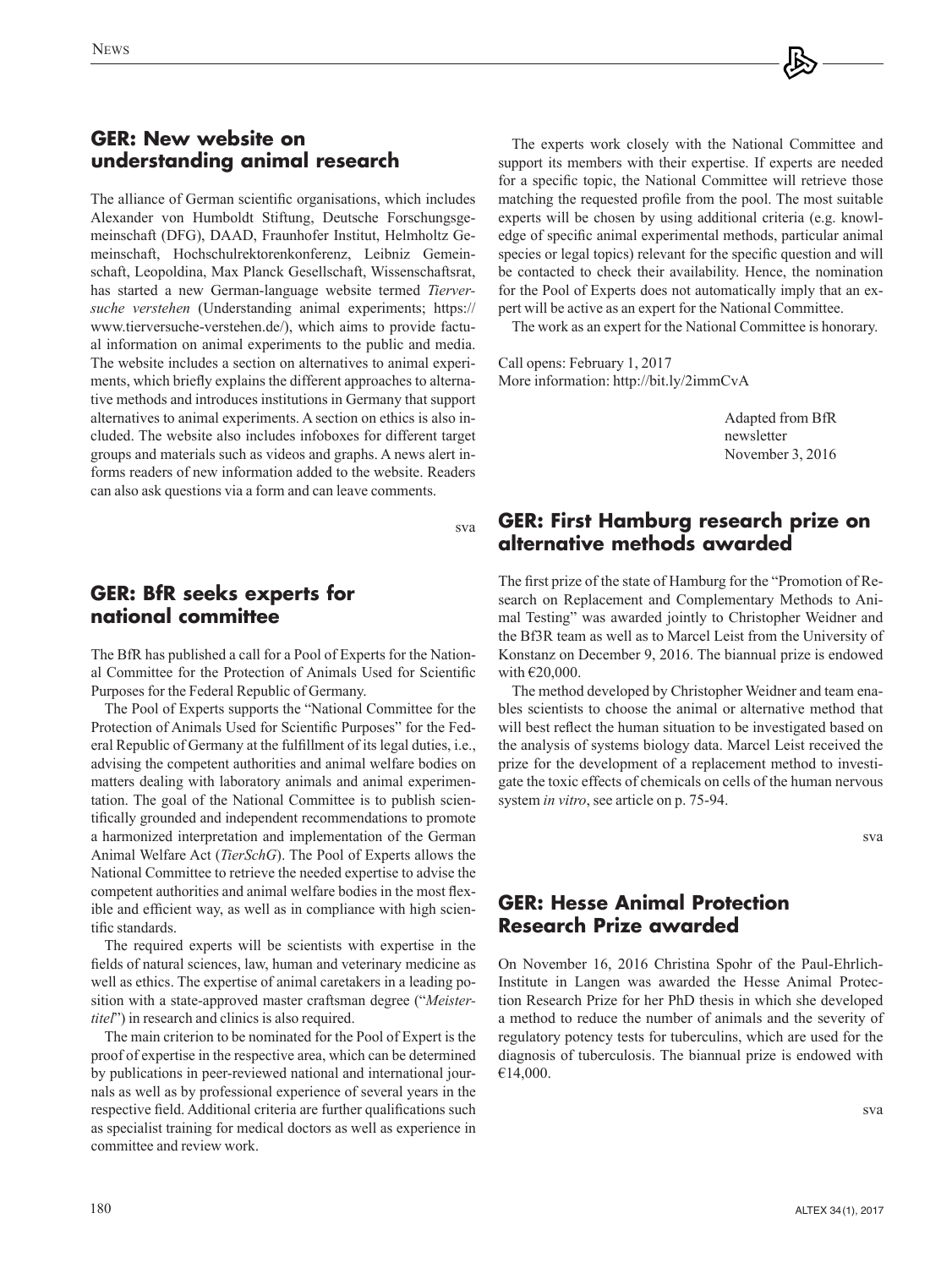#### **HRV: InterNICHE alternatives seminar for Government of Croatia and ethical committees**

A full-day seminar titled "Best practice and alternatives to animal experiments in education and training" was held in Zagreb on October 24, 2016 at the Ministry of Agriculture of the Government of Croatia. The event was a collaboration between InterNICHE, Animal Friends Croatia (Prijatelji Životinja) and the Ministry of Agriculture. Around 30 participants from across the country attended, including Ministry officials, teachers and representatives of local ethics committees from different universities. The program was developed by InterNICHE and Animal Friends, an InterNICHE Partner organisation.

There has been some positive progress in Croatia during the past 2 years as universities and ethical committees take alternatives more seriously and decline some requests for harmful animal use, guided by the existing 2006 Animal Protection Act and the draft new Animal Protection Act. Resources produced in Serbia are now being shared with the participants in Croatia. These include a workbook for practical classes in physiology, produced by the Faculty of Medicine at the University of Belgrade. This publication guides the learning of physiology through the use of a range of alternatives, and had its origin in good campaigner-teacher networking at earlier ORCA outreach in the country. Harmful animal use at primary and secondary level is already banned in Croatia.

Collaboration between InterNICHE and Animal Friends will continue, with a view to further progressing the replacement of harmful animal use in higher education. The outreach was supported by the International Association Against Painful Experiments on Animals (IAAPEA).

> Adapted from InterNICHE Newsletter December 9, 2016

#### **INT: OECD publishes guidance on IATA**

To standardize the evaluation of IATA in regulatory decisionmaking, the OECD has developed guidance to provide principles and templates for reporting defined approaches and individual information sources. A second guidance has been developed to illustrate how the reporting templates can be used to document a number of defined approaches (and information sources used within) in the area of skin sensitisation.

• Guidance document on the reporting of defined approaches to be used within integrated approaches to testing and assessment. Series on Testing & Assessment No. 255. ENV/JM/MO-NO(2016)28.<http://bit.ly/2hGPCgQ>

• Guidance document on the reporting of defined approaches and individual information sources to be used within integrated approaches to testing and assessment (IATA) for skin sensitisation. Series on Testing & Assessment No. 256. ENV/JM/MO-NO(2016)29.<http://bit.ly/2e5b9zt>

• Annex I: Case studies to the guidance document on the reporting of defined approaches and individual information sources to be used within integrated approaches to testing and assessment (IATA) for skin sensitisation. Series on Testing & Assess[ment No. 256. ENV/JM/MONO\(2016\)29/ANN1 http://bit.](http://bit.ly/2hZh07e) ly/2hZh07e

• Annex II: Information sources used within the case studies to the guidance document on the reporting of defined approaches and individual information sources to be used within integrated approaches to testing and assessment (IATA) for skin sentitisation. ENV/JM/MONO(2016)29/ANN2.<http://bit.ly/2im8QZL>

> Adapted from http/[/www.oecd.org](http://www.oecd.org)

#### **IRAN: InterNICHE Partners in Iran jointly win 2016 Lush Prize**

The Iranian Anti-Vivisection Association (IAVA) has jointly won the 2016 Lush Prize for their work to replace animal experiments and implement alternatives in education and training (see UK news).

IAVA is a small but active organization and the only one in Iran that addresses animal experimentation. It works within a very challenging environment where campaigning is not typical, and where animals, especially dogs, are often seen very negatively. With a predominantly academic membership, it has been campaigning successfully for replacement alternatives, working with veterinary and other faculties since being founded by Dr Ramak Roshanaie 6 years ago.

IAVA has held seminars and multimedia exhibitions of alternatives at universities and academic conferences across the country. Its members meet with university deans, teachers and students nationwide to demonstrate, train and help introduce alternatives. It recently held Iran's first academic animal rights panel, and has been lobbying the Ministries of Education, Health and Science to change the education system nationally. IAVA also addresses the use of dissection at some primary and secondary schools, and promotes alternatives in the fields of research and testing.

Replacement has been achieved in a number of practical classes in anatomy, pathology, physiology, pharmacology, toxicology and surgery through the use of software, self-experimentation apparatus and the establishment of a body donation program for ethically sourced animal cadavers.

IAVA works closely with InterNICHE as a Partner organization.

More information: [http://noanimaltesting.ir \(si](http://noanimaltesting.ir)te in Farsi)

Adapted from InterNICHE Newsletter December 9, 2016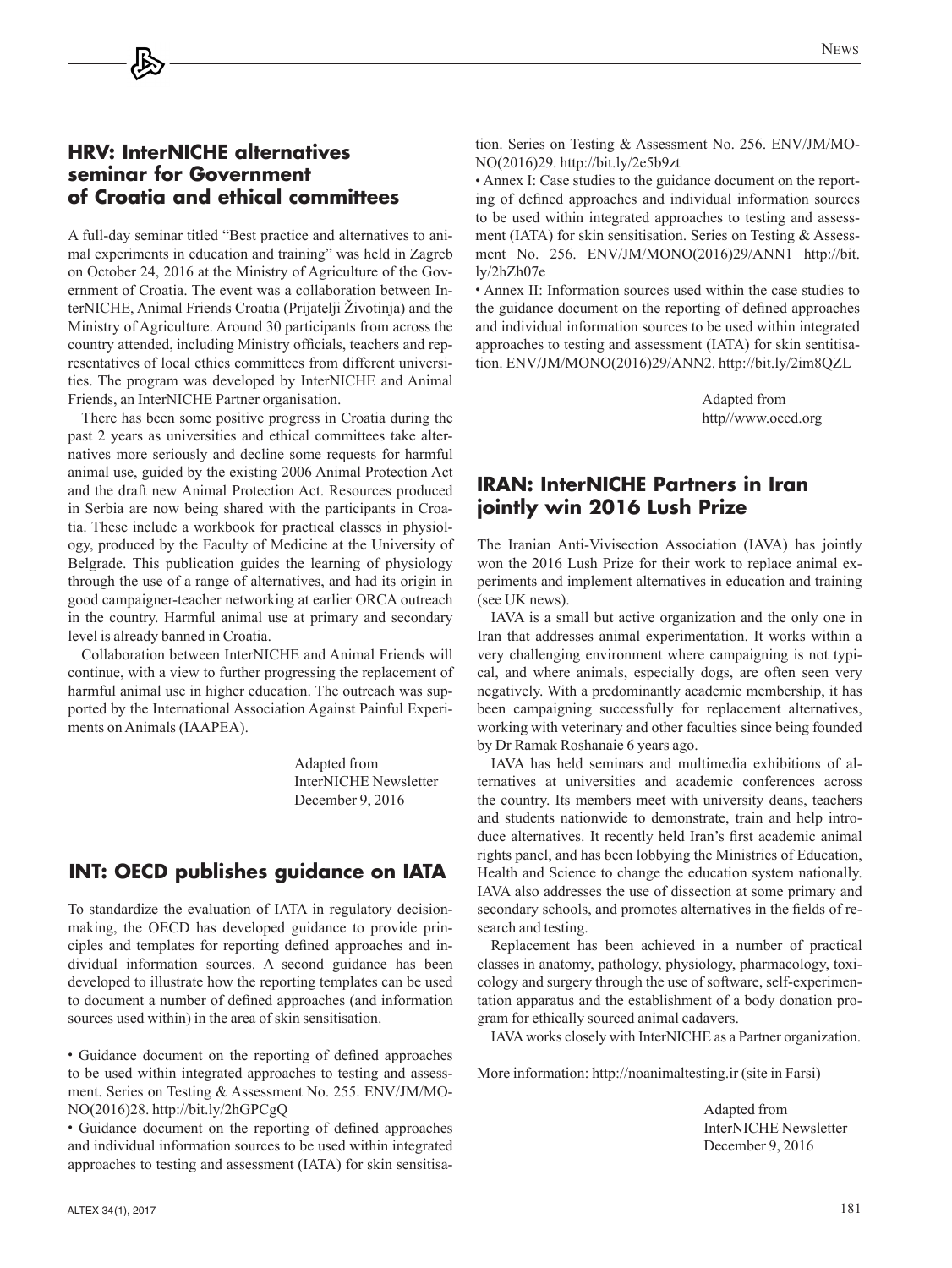#### **NLD: NCad provides opinion on transition to non-animal research**

Responding to the Dutch Minister for Agriculture, Martijn van Dam, who in March 2016 called for The Netherlands to become a world leader in innovations without laboratory animals by 2025, the National Committee for the protection of animals used for scientific purposes (NCad) published an opinion in December 2016.

Regarding regulatory research, the opinion states "The use of laboratory animals in regulatory safety testing of chemicals, food ingredients, pesticides and (veterinary) medicines can be phased out by 2025, whilst maintaining the existing safety level. The same applies to the use of laboratory animals for the release of biological products, such as vaccines. At this stage, regulatory pre-clinical research cannot be phased out at the same pace." Addressing fundamental research, the opinion calls for the development of a ten-year vision for each area of fundamental scientific research that will show the opportunities for reduction of animal research. It suggests that the transition in the field of applied and translational research may be brought about by focusing more heavily on innovations without laboratory animals. Finally, the opinion indicates a significant potential for reduction of animal experiments in education and training, although it considers a minimal use of laboratory animals in training professionals to remain necessary.

More information:<http://bit.ly/2hZ69ed>

sva

#### **SUI: Foundation Animalfree Research celebrates 40th birthday**

On November 16, 2016, Animalfree Research had invited donors, network partners and several of their project leaders to Zurich in order to celebrate its 40th anniversary. Founded as "*Fonds für versuchstierfreie Forschung*" FFVFF in 1976, the foundation has always relied exclusively on private donations. During the celebration, project leaders demonstrated and explained their work, and an accompanying poster exhibition informed about the history and future plans of Animalfree Research.

In order to reach more interested parties and ensure sustainability, the exhibition moved on to the Campus Irchel, University of Zurich, immediately afterwards for a month-long display. For 2017, the foundation aims for further opportunities at other Swiss academic institutions. The dates and locations will be [published on the foundation's website http://www.animalfree](http://www.animalfree-research.org)research[.org.](http://www.animalfree-research.org)

> Stefanie Schindler Animalfree Research

# **SUI: Studies find scientific rigor in animal experiments lacking**

Two studies published by Hanno Würbel and colleagues at the University of Berne question the scientific rigor of animal experiments performed in Switzerland.

In the first study [\(https://doi.org/10.1371/journal.pbio.](https://doi.org/10.1371/journal.pbio.2000598) [2000598\) th](https://doi.org/10.1371/journal.pbio.2000598)e scientists screened 1,277 approved applications for animal experiments in Switzerland as well as a random sample of 50 scientific publications resulting from these animal experiments for reporting of seven basic measures against bias (allocation concealment, blinding, randomization, sample size calculation, inclusion/exclusion criteria, primary outcome variable, and statistical analysis plan) and found that none of these criteria were mentioned in more than 20% of applications and none were reported in more than 35% of publications.

To investigate whether the criteria were just not reported or not applied, 2,000 animal researchers were asked in an online survey whether they applied these procedures during animal studies to reduce bias ([https://doi.org/10.1371/journal.](https://doi.org/10.1371/journal.pone.0165999) [pone.0165999\). Hi](https://doi.org/10.1371/journal.pone.0165999)gh percentages of researchers stated that they did use these criteria and that they had reported them in their latest publications. However, when these statements were followed up, reporting rates were again below 20%.

These studies indicate that often neither ethical committees nor scientists nor reviewers nor journals appear prepared to take the responsibility to ensure that animal studies are designed and reported in accordance with best practices, such as recommended by the Experimental Design Assistant [\(https://www.nc3rs.](https://www.nc3rs.org.uk/experimental-design-assistant-eda) [org.uk/experimental-design-assistant-eda\) a](https://www.nc3rs.org.uk/experimental-design-assistant-eda)nd the ARRIVE guidelines ([https://www.nc3rs.org.uk/arrive-guidelines\), b](https://www.nc3rs.org.uk/arrive-guidelines)oth developed by the NC3Rs.

The findings of the studies were reported among others by Swiss national newspapers.

sva

# **UK: LUSH Prize awarded**

The 2016 LUSH Prize winners were announced on November 10, 2016. The international prize honors projects working towards ending animal testing. The winners, who were selected from 102 nominations, represent 20 projects from 11 countries. A total of £330,000 was awarded across the five categories.

This year the number of Young Researcher Awards was increased from 5 to 13, providing a £10,000 bursary per researcher to pursue their scientific goals without harming animals. Young Researcher Awards for scientists working in the Americas and Asia were presented at separate ceremonies in Vancouver and Seoul. The ceremony in London honored the winners of the categories Lobbying, Public Awareness, Science, and Training, as well as the Young Researchers from the rest of the world.